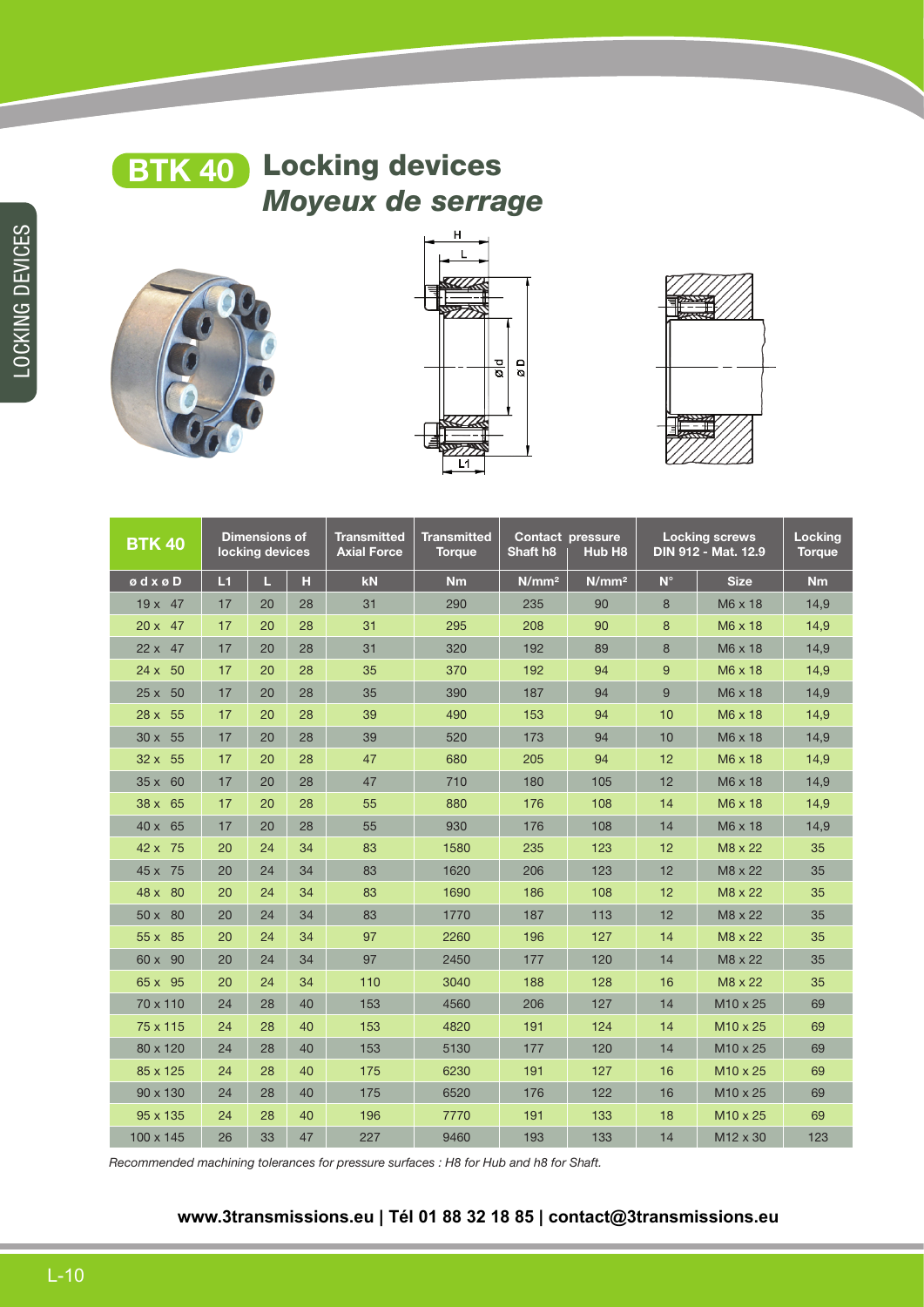# **BTK 40** Locking devices *Moyeux de serrage*







| <b>BTK 40</b>                                   | <b>Dimensions of</b><br>locking devices |     | <b>Transmitted</b><br><b>Axial Force</b> | <b>Transmitted</b><br><b>Torque</b> | <b>Contact pressure</b><br>Shaft h <sub>8</sub><br>Hub H8 |                   | <b>Locking screws</b><br>DIN 912 - Mat. 12.9 |             | <b>Locking</b><br><b>Torque</b> |           |
|-------------------------------------------------|-----------------------------------------|-----|------------------------------------------|-------------------------------------|-----------------------------------------------------------|-------------------|----------------------------------------------|-------------|---------------------------------|-----------|
| $\boldsymbol{\circ}$ d x $\boldsymbol{\circ}$ D | L1                                      | Ш   | н                                        | kN                                  | <b>Nm</b>                                                 | N/mm <sup>2</sup> | N/mm <sup>2</sup>                            | $N^{\circ}$ | <b>Size</b>                     | <b>Nm</b> |
| 110 x 155                                       | 26                                      | 33  | 47                                       | 227                                 | 10490                                                     | 176               | 122                                          | 14          | M12 x 30                        | 123       |
| 120 x 165                                       | 26                                      | 33  | 47                                       | 260                                 | 12945                                                     | 182               | 133                                          | 16          | $M12 \times 30$                 | 123       |
| 130 x 180                                       | 34                                      | 38  | 52                                       | 325                                 | 17360                                                     | 163               | 113                                          | 20          | M12 x 35                        | 123       |
| 140 x 190                                       | 34                                      | 38  | 52                                       | 357                                 | 20650                                                     | 163               | 123                                          | 22          | M12 x 35                        | 123       |
| 150 x 200                                       | 34                                      | 38  | 52                                       | 390                                 | 23815                                                     | 166               | 122                                          | 24          | M12 x 35                        | 123       |
| 160 x 210                                       | 34                                      | 38  | 52                                       | 422                                 | 27615                                                     | 166               | 127                                          | 26          | M12 x 35                        | 123       |
| 170 x 225                                       | 38                                      | 44  | 60                                       | 465                                 | 32370                                                     | 157               | 118                                          | 22          | $M14 \times 40$                 | 187       |
| 180 x 235                                       | 38                                      | 44  | 60                                       | 507                                 | 37270                                                     | 163               | 123                                          | 24          | $M14 \times 40$                 | 187       |
| 190 x 250                                       | 46                                      | 52  | 68                                       | 591                                 | 45810                                                     | 148               | 113                                          | 28          | M14 x 45                        | 187       |
| 200 x 260                                       | 46                                      | 52  | 68                                       | 633                                 | 51600                                                     | 148               | 113                                          | 30          | M14 x 45                        | 187       |
| 220 x 285                                       | 50                                      | 56  | 72                                       | 745                                 | 66800                                                     | 148               | 113                                          | 26          | M <sub>16</sub> x 50            | 290       |
| 240 x 305                                       | 50                                      | 56  | 72                                       | 860                                 | 103162                                                    | 211               | 166                                          | 30          | M <sub>16</sub> x 50            | 290       |
| 260 x 325                                       | 50                                      | 56  | 72                                       | 860                                 | 126669                                                    | 221               | 177                                          | 34          | M16 x 50                        | 290       |
| 280 x 355                                       | 60                                      | 66  | 84                                       | 1124                                | 157339                                                    | 197               | 156                                          | 32          | M <sub>18</sub> x 60            | 400       |
| 300 x 375                                       | 60                                      | 66  | 84                                       | 1124                                | 189653                                                    | 207               | 166                                          | 36          | M18 x 60                        | 400       |
| 320 x 405                                       | 72                                      | 78  | 98                                       | 1651                                | 264108                                                    | 211               | 167                                          | 36          | M20 x 70                        | 580       |
| 340 x 425                                       | 72                                      | 78  | 98                                       | 1651                                | 280614                                                    | 199               | 159                                          | 36          | M20 x 70                        | 580       |
| 360 x 455                                       | 84                                      | 90  | 112                                      | 2017                                | 363061                                                    | 197               | 156                                          | 36          | M22 x 80                        | 780       |
| 380 x 475                                       | 84                                      | 90  | 112                                      | 2017                                | 383232                                                    | 186               | 149                                          | 36          | M22 x 80                        | 780       |
| 400 x 495                                       | 84                                      | 90  | 112                                      | 2017                                | 403402                                                    | 177               | 143                                          | 36          | M22 x 80                        | 780       |
| 420 x 515                                       | 84                                      | 90  | 112                                      | 2017                                | 470633                                                    | 187               | 153                                          | 40          | M22 x 80                        | 1000      |
| 440 x 545                                       | 96                                      | 102 | 126                                      | 2634                                | 579506                                                    | 184               | 148                                          | 40          | M24 x 90                        | 1000      |
| 460 x 565                                       | 96                                      | 102 | 126                                      | 2634                                | 605848                                                    | 176               | 143                                          | 40          | M24 x 90                        | 1000      |
| 480 x 585                                       | 96                                      | 102 | 126                                      | 2766                                | 663811                                                    | 177               | 145                                          | 42          | M24 x 90                        | 1000      |
| 500 x 605                                       | 96                                      | 102 | 126                                      | 5898                                | 724383                                                    | 178               | 147                                          | 44          | M24 x 90                        | 1000      |

*Recommended machining tolerances for pressure surfaces : H8 for Hub and h8 for Shaft.* 

#### **www.3transmissions.eu | Tél 01 88 32 18 85 | contact@3transmissions.eu**